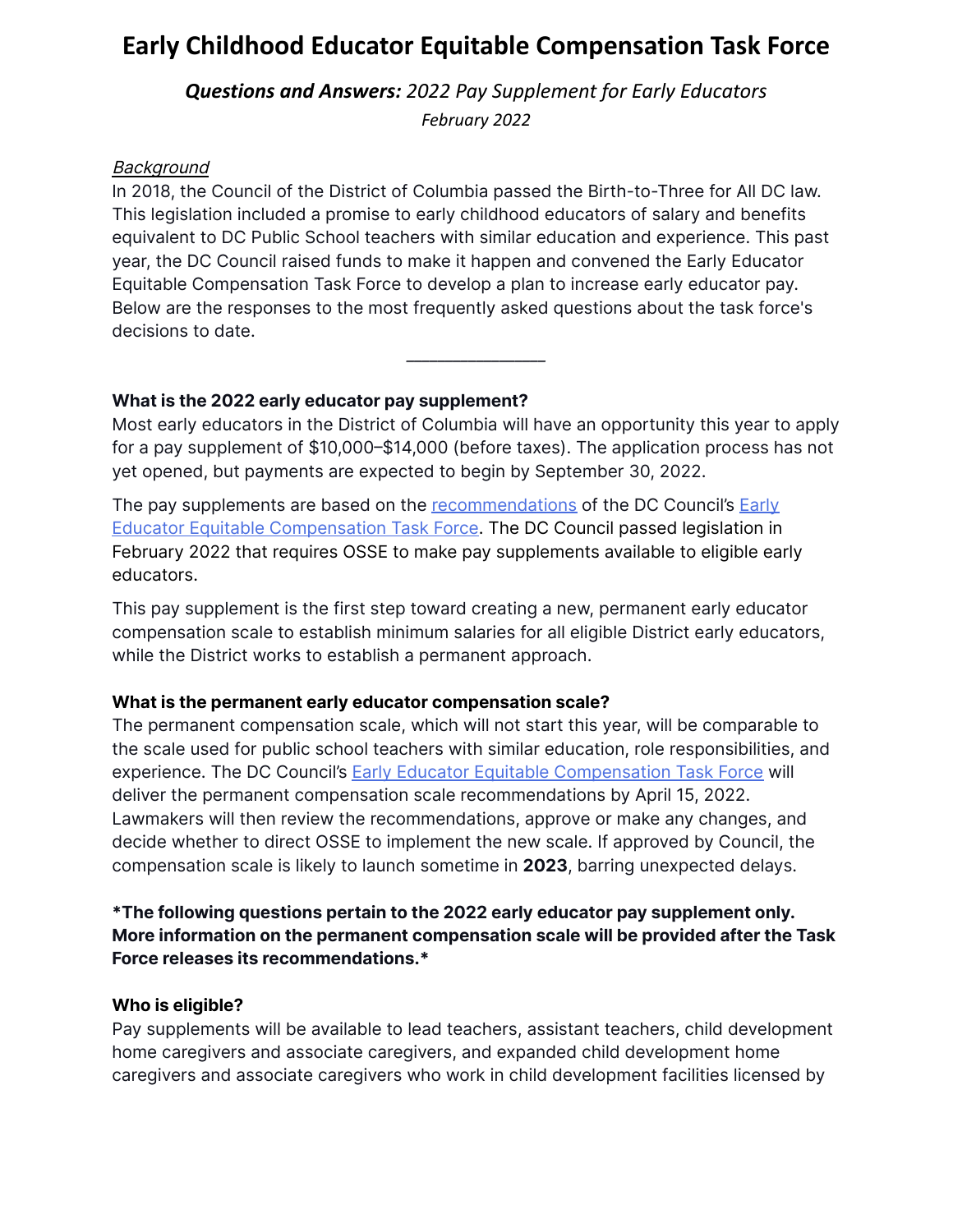OSSE. Early educators in these roles who teach children aged zero to five (with exceptions noted below) are eligible.

These titles are licensing classifications that may not line up exactly with what your organization calls your role. All educators should talk with their employers about their official classification.

Individuals who consistently work part-time can expect further information on their eligibility for pay supplements later this spring.

Pay supplements are not dependent on immigration or residency status. However, they are dependent on your employment status.

# **Who is NOT eligible?**

Pre-K teachers in Pre-K Enhancement and Expansion Program (PKEEP) classrooms are not eligible because - through the publicly-funded PKEEP program - they currently receive pay comparable to educators in District of Columbia Public Schools (DCPS), unlike most other early childhood educators. Also not eligible are DCPS and public charter school teachers, out-of-school-time program staff, teacher coaches, administrative staff, and others who do not primarily teach and care for children in classrooms.

# **Who gets \$10,000? Who gets \$14,000?**

Lead teachers and child development home and expanded home caregivers will receive \$14,000 (before taxes). Assistant teachers and child development home associate caregivers and expanded child development home associate caregivers will receive \$10,000 (before taxes).

Individuals who consistently work part-time can expect further information on implications for them later this spring.

# **When will the money be distributed?**

It is expected that funds will begin to be distributed by September 2022. OSSE and their partner will share additional information about the timing of payment distributions, including whether pay supplements will be made in a single payment or spread over multiple payments.

# **Will I automatically see the pay supplement in my paycheck?**

No. You will have to apply through the process OSSE will set up (through a partner) to receive the pay supplement. The application will be created to verify that educators meet eligibility criteria and collect the information necessary to distribute payments. It will not be a competitive application. This means that all early childhood educators who apply and meet the eligibility criteria will receive funding.

Employers will not be responsible for distributing your pay supplement.